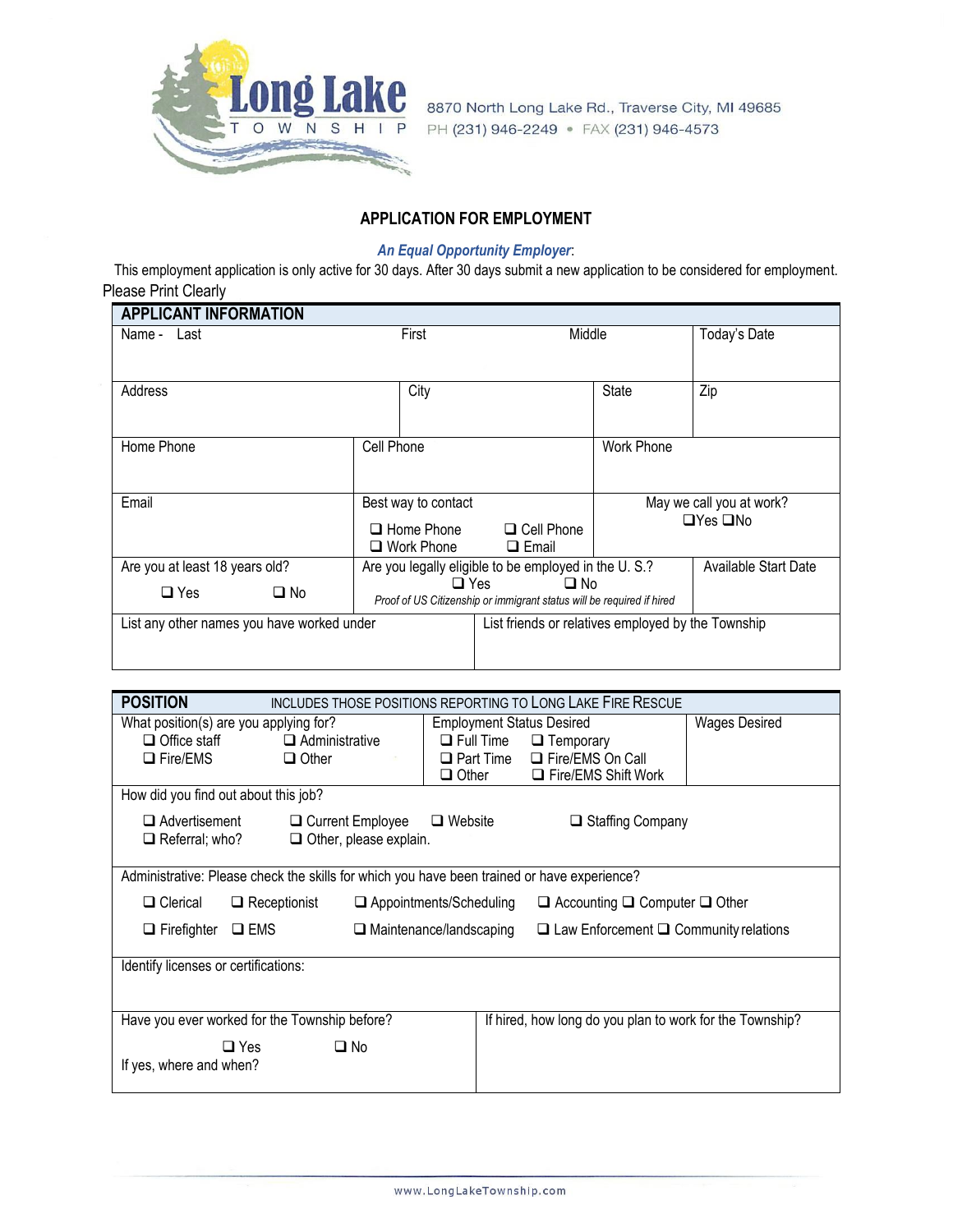| <b>EMPLOYMENT DATA</b> |              |                                                                                                                                                                                                                                                                                                                            |
|------------------------|--------------|----------------------------------------------------------------------------------------------------------------------------------------------------------------------------------------------------------------------------------------------------------------------------------------------------------------------------|
| $\Box$ Yes             | $\Box$ No    | If hired, do you have a reliable means of transportation to get to work?                                                                                                                                                                                                                                                   |
| $\Box$ Yes             | $\Box$ No    | If hired, will you be available to work overtime?                                                                                                                                                                                                                                                                          |
| $\Box$ Yes             | $\square$ No | If hired, are you willing to work holidays?                                                                                                                                                                                                                                                                                |
| $\Box$ Yes             | $\Box$ No    | If hired, are you willing to travel if the position requires it?                                                                                                                                                                                                                                                           |
| $\Box$ Yes             | $\square$ No | Are you currently employed?                                                                                                                                                                                                                                                                                                |
| $\Box$ Yes             | $\Box$ No    | Have you ever been discharged or asked to resign from a position? If yes, please explain.                                                                                                                                                                                                                                  |
| $\Box$ Yes             | $\Box$ No    | Are you on layoff and subject to recall? If yes, please explain.                                                                                                                                                                                                                                                           |
| $\Box$ Yes             | $\Box$ No    | Have you ever been convicted of a felony? (A yes answer does not automatically disqualify your<br>application) If yes, please explain.                                                                                                                                                                                     |
| $\square$ Yes          | $\Box$ No    | If applicable for the positon you are seeking: Are you aware of any limitation<br>(physical/certifications/etc.) You have to performing fire/rescue work?                                                                                                                                                                  |
| $\Box$ Yes             | $\Box$ No    | If applicable for the positon you are seeking: do you have a valid driver's license?<br>License Number is <u>experience</u> and the set of the set of the set of the set of the set of the set of the set of the set of the set of the set of the set of the set of the set of the set of the set of the set of the set of |

| <b>EDUCATION</b>                                             |                                    |                                    |  |
|--------------------------------------------------------------|------------------------------------|------------------------------------|--|
| Please complete and circle the highest level/year completed  |                                    |                                    |  |
| <b>High School</b>                                           | College                            | <b>Other Education</b>             |  |
| 9 10 11 12 GED                                               | Associates Bachelors Masters Other | Associates Bachelors Masters Other |  |
| Name of School                                               | Name of School                     | Name of School                     |  |
|                                                              |                                    |                                    |  |
| Location of School                                           | Location of School                 | Location of School                 |  |
|                                                              |                                    |                                    |  |
| Are you enrolled in a co-op program?<br>$\Box$ Yes $\Box$ No | Degree and Major                   | Degree and Major                   |  |
|                                                              |                                    |                                    |  |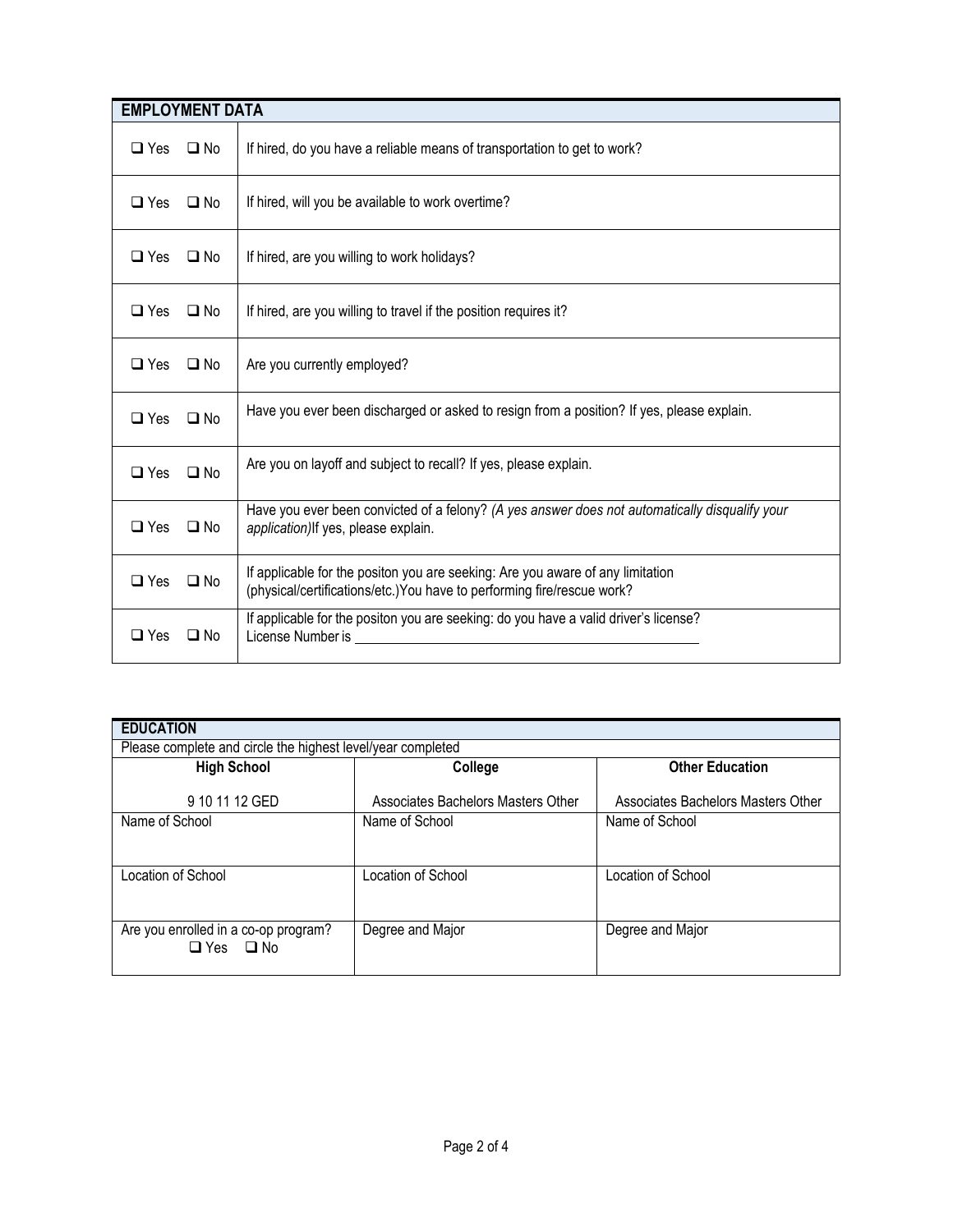| <b>MILITARY SERVICE</b>                         |     |
|-------------------------------------------------|-----|
| Are you a veteran? $\Box$ Yes $\Box$ No         |     |
|                                                 |     |
| If yes, list dates of service. From:            | To: |
| List Branch and any special skills or training. |     |
|                                                 |     |
|                                                 |     |
|                                                 |     |

| <b>EMPLOYMENT HISTORY</b>                                                                                                                                                       |                            |                        |                                                                                |
|---------------------------------------------------------------------------------------------------------------------------------------------------------------------------------|----------------------------|------------------------|--------------------------------------------------------------------------------|
| List all employments for the past four (4) years, starting with the most recent position. (Attach additional sheets if necessary)                                               |                            |                        |                                                                                |
| Were you previously affiliated with Station 10 ore otherwise employed by the Grand Traverse Rural Fire Department? $\Box$ Yes $\Box$ No<br>Last date worked?<br>Positon(s) Held |                            |                        |                                                                                |
| $\Box$ Full time $\Box$ Part-time                                                                                                                                               | On-call Reason for Leaving |                        |                                                                                |
| <b>Employer Name</b>                                                                                                                                                            |                            | Phone                  | May we contact for reference?<br>$\square$ No<br>$\square$ Yes<br>$\Box$ Later |
| <b>Employer Address</b>                                                                                                                                                         |                            |                        |                                                                                |
| Date of Hire                                                                                                                                                                    | <b>Starting Salary</b>     | Supervisor Name        |                                                                                |
| <b>Employed Until</b><br>$\frac{1}{2}$                                                                                                                                          | <b>Ending Salary</b>       | Supervisor             |                                                                                |
| Job Title                                                                                                                                                                       |                            | Reason for Leaving     |                                                                                |
| <b>Duties and Responsibilities</b>                                                                                                                                              |                            |                        |                                                                                |
| <b>Employer Name</b>                                                                                                                                                            |                            | Phone                  | May we contact for reference?<br>$\Box$ Yes $\Box$ No<br>$\Box$ Later          |
| <b>Employer Address</b>                                                                                                                                                         |                            |                        |                                                                                |
| Date of Hire                                                                                                                                                                    | <b>Starting Salary</b>     | <b>Supervisor Name</b> |                                                                                |
| / /<br>Employed Until                                                                                                                                                           | <b>Ending Salary</b>       | Supervisor             |                                                                                |
| Job Title                                                                                                                                                                       |                            | Reason for Leaving     |                                                                                |
| <b>Duties and Responsibilities</b>                                                                                                                                              |                            |                        |                                                                                |
| <b>Employer Name</b>                                                                                                                                                            |                            | Phone                  | May we contact for reference?<br>$\Box$ Yes<br>$\square$ No<br>$\Box$ Later    |
|                                                                                                                                                                                 | <b>Employer Address</b>    |                        |                                                                                |
| Date of Hire                                                                                                                                                                    | <b>Starting Salary</b>     | <b>Supervisor Name</b> |                                                                                |
| <b>Employed Until</b>                                                                                                                                                           | <b>Ending Salary</b>       | Supervisor             |                                                                                |
| Job Title                                                                                                                                                                       |                            | Reason for Leaving     |                                                                                |
| Duties and Responsibilities                                                                                                                                                     |                            |                        |                                                                                |